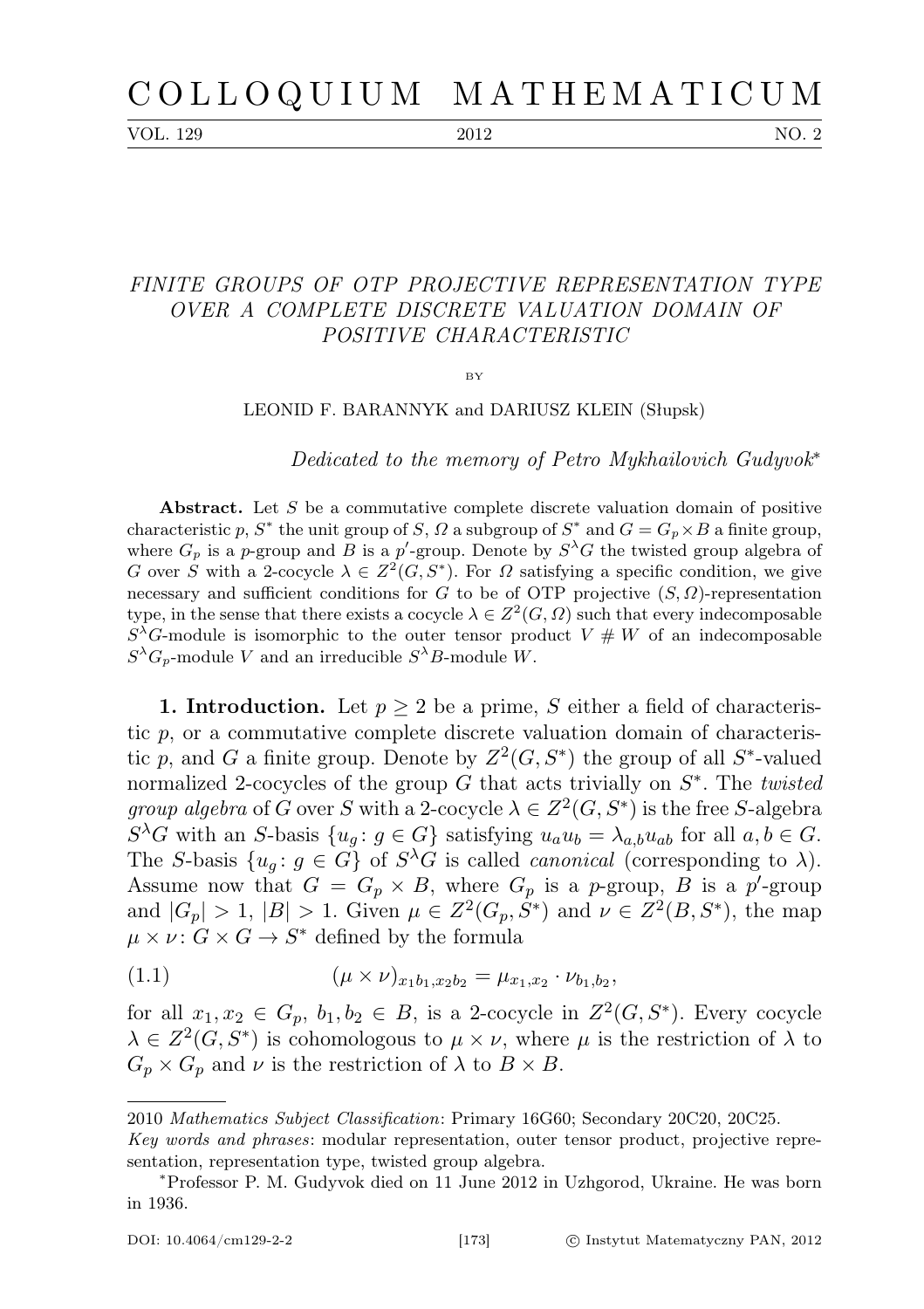From now on, we assume that every cocycle  $\lambda \in Z^2(G, S^*)$  under consideration satisfies the condition  $\lambda = \mu \times \nu$ , and all  $S^{\lambda}G$ -modules are assumed to be finitely generated left  $S^{\lambda}G$ -modules which are S-free. We recall that the study of  $S^{\lambda}G$ -modules is essentially equivalent to the study of projective S-representations of G with the 2-cocycle  $\lambda$ .

Let  $\lambda = \mu \times \nu \in Z^2(G, S^*)$  and  $\{u_g : g \in G\}$  be a canonical S-basis of  $S^{\lambda}G$ . Then  $\{u_h: h \in G_p\}$  is a canonical S-basis of  $S^{\mu}G_p$  and  $\{u_b: b \in B\}$ is a canonical S-basis of  $S^{\nu}B$ . Moreover, if  $g = hb$ , where  $g \in G$ ,  $h \in G_p$ ,  $b \in B$ , then  $u_g = u_h u_b = u_b u_h$ . It follows that  $S^{\lambda} G \cong S^{\mu} G_p \otimes_S S^{\nu} B$ .

Given an  $S^{\mu}G_p$ -module V and an  $S^{\nu}B$ -module W, we denote by  $V \# W$ the  $S^{\lambda}G$ -module whose underlying S-module is  $V \otimes_S W$ , the  $S^{\lambda}G$ -module structure is given by

$$
u_{hb}(v\otimes w)=u_hv\otimes u_bw
$$

for all  $h \in G_p$ ,  $b \in B$ ,  $v \in V$ ,  $w \in W$ , and it is extended to  $S^{\lambda}G$  and  $V \otimes_S W$ by S-linearity. Following [\[19,](#page-14-0) p. 122], we call the module  $V \# W$  the *outer* tensor product of V and W.

Throughout,  $\Omega$  is a fixed subgroup of  $S^*$ . We recall from [\[5,](#page-13-0) p. 10] the following definitions.

DEFINITION 1.1. Assume that S, G,  $\Omega$  are as fixed above and  $\lambda = \mu \times \nu \in$  $Z^2(G, S^*)$  is a 2-cocycle as in [\(1.1\)](#page-0-0).

<span id="page-1-0"></span>(a) We set

$$
(1.2) \tZ2(G,\Omega) = \{ \lambda \in Z2(G,S*): \operatorname{Im} \lambda \subset \Omega \}.
$$

- (b) The algebra  $S^{\lambda}G$  is defined to be of *OTP representation type* if every indecomposable  $S^{\lambda}G$ -module is isomorphic to the outer tensor product  $V \# W$ , where V is an indecomposable  $S^{\mu}G_{p}$ -module and W is an irreducible  $S^{\nu}B$ -module.
- (c) The group  $G = G_p \times B$  is defined to be of *OTP projective*  $(S, \Omega)$ representation type if there exists a cocycle  $\lambda \in Z^2(G, \Omega)$  such that the algebra  $S^{\lambda}G$  is of OTP representation type.
- (d) The group  $G = G_p \times B$  is said to be of *purely OTP projective*  $(S, \Omega)$ representation type if  $S^{\lambda}G$  is of OTP representation type for any  $\lambda \in Z^2(G,\Omega).$

If  $\Omega = S^*$ , we write "S-representation type" instead of " $(S, \Omega)$ -representation type".

In [\[8\]](#page-13-1), Brauer and Feit proved that if S is an algebraically closed field of characteristic p, then the group algebra  $SG$  is of OTP representation type.

Blau  $[7]$  and Gudyvok  $[15, 16]$  $[15, 16]$  independently showed that if S is an arbitrary field of characteristic  $p$ , then  $SG$  is of OTP representation type if and only if  $G_p$  is cyclic or S is a splitting field for B. In [\[17,](#page-13-5) [18\]](#page-14-1), Gudyvok also investigated a similar problem for the group algebra  $SG$ , where  $S$  is a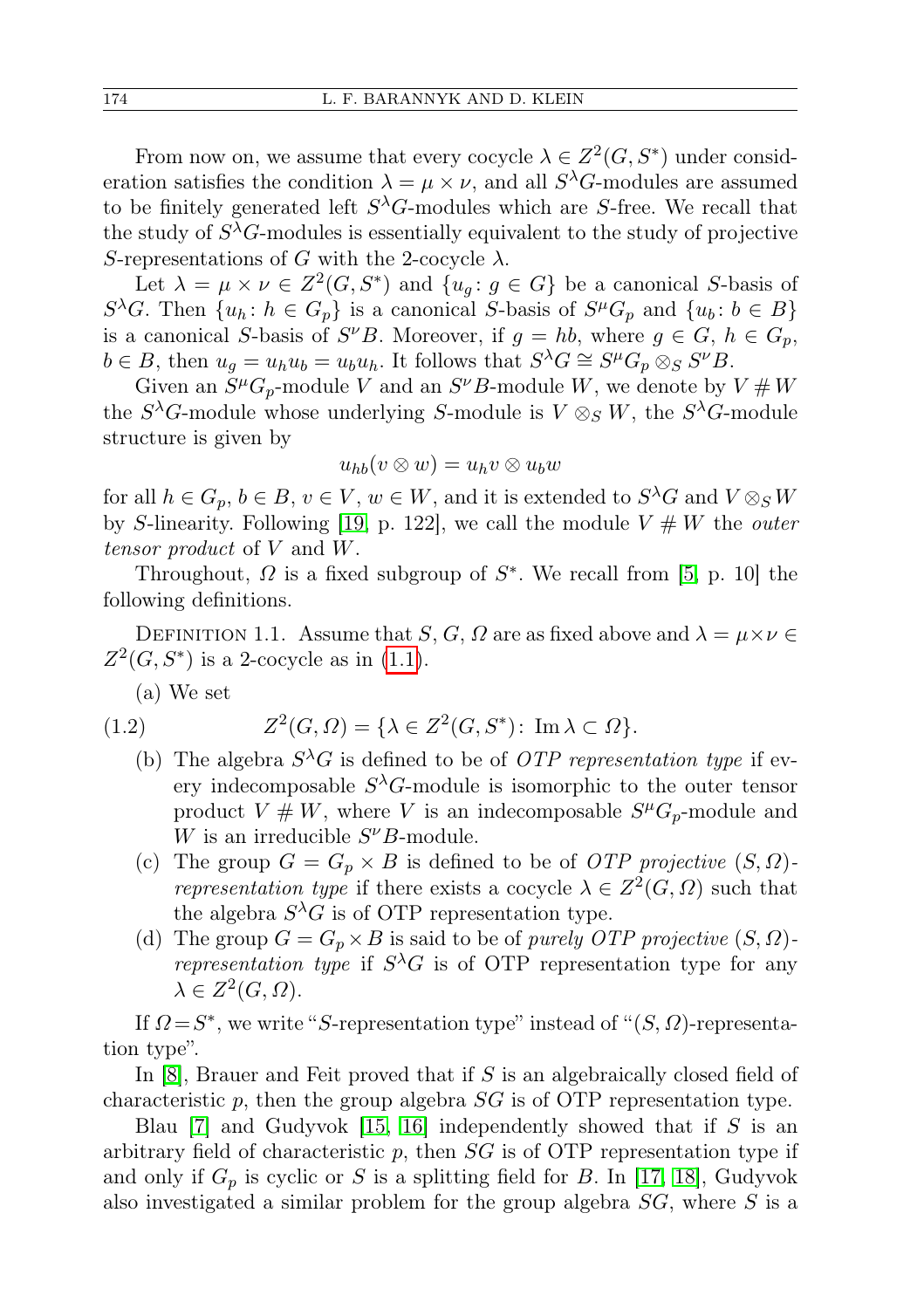commutative complete discrete valuation domain. In particular, he proved that if S is of characteristic p and T is the quotient field of S, then  $SG$  is of OTP representation type if and only if  $|G_p| = 2$  or T is a splitting field for B.

In [\[2\]](#page-13-6)–[\[6\]](#page-13-7), the results of Blau and Gudyvok were generalized to twisted group algebras  $S^{\lambda}G$ , where  $G = G_p \times B$ , S is either a field of characteristic p, or a commutative complete discrete valuation domain of characteristic  $p$ , and  $\lambda \in \mathbb{Z}^2(G, S^*)$  satisfies a specific condition. The main theorem in [\[3\]](#page-13-8) asserts that if  $S$  is a field of characteristic  $p$ , then, under suitable assumptions, an algebra  $S^{\lambda}G$  is of OTP representation type if and only if  $S^{\lambda}G_p$  is a uniserial algebra or S is a splitting field for  $S^{\lambda}B$ .

In  $|4|$ , necessary and sufficient conditions on G and a field S were given for G to be of OTP projective S-representation type and of purely OTP projective S-representation type. Let K be a field of characteristic  $p$  and  $S := K[[X]]$  the ring of formal power series in the indeterminate X with coefficients in  $K$ .

The groups  $G = G_p \times B$  of OTP projective  $(S, K^*)$ -representation type and of purely OTP projective S-representation type were described in [\[5\]](#page-13-0).

Denote by T the quotient field of S and by  $\Omega$  the subgroup of  $S^*$  generated by  $K^*$  and  $f(X)$ , where  $f(X) \equiv 1 \pmod{X}$  and  $f(X) \not\equiv 1 \pmod{X^2}$ . Let  $G = G_p \times B$ ,  $|G'_p| \neq 2$ ,  $\mu \in Z^2(G_p, \Omega)$ ,  $\nu \in Z^2(B, K^*)$  and  $\lambda = \mu \times \nu$ . We recall from [\[6\]](#page-13-7) that  $S^{\lambda}G$  is of OTP representation type if and only if one of the following three conditions is satisfied:

- (i)  $G_p$  is a belian and  $T^{\mu}G_p$  is a field;
- (ii)  $p = 2$ ,  $G_2$  is abelian and  $\dim_T(T^{\mu}G_2) \cdot \text{rad } T^{\mu}G_2) = |G_2|/2;$
- (iii) K is a splitting field for  $K^{\nu}B$ .

In the present article we describe the groups  $G = G_p \times B$  of OTP projective  $(S, \Omega)$ -representation type, where S is a commutative complete discrete valuation domain of positive characteristic p and  $\Omega \subset S^*$  satisfies specific conditions (see Theorem [3.1,](#page-7-0)  $(1.4)$  and  $(1.5)$ ).

In view of the Cohen Theorem [\[25,](#page-14-2) p. 304], S is isomorphic to the algebra  $K[[X]]$ , where K is a field of characteristic p.

Throughout this paper,  $S = K[[X]]$  denotes the power series algebra and  $T = K((X))$  the quotient field of S. For simplicity of presentation, we set

<span id="page-2-0"></span>(1.3) 
$$
i(K) = \begin{cases} t & \text{if } [K:K^p] = p^t, \\ \infty & \text{if } [K:K^p] = \infty. \end{cases}
$$

Assume that  $G_p$  is an abelian p-group, m is the number of invariants of  $G_p$  and  $G = G_p \times B$ . Let  $\Omega$  be the subgroup of  $S^*$  generated by  $K^*$  and  $(S^*)^p$ . We prove in Theorem [3.1](#page-7-0) that G is of OTP projective  $(S, \Omega)$ -representation type if and only if one of the following conditions is satisfied: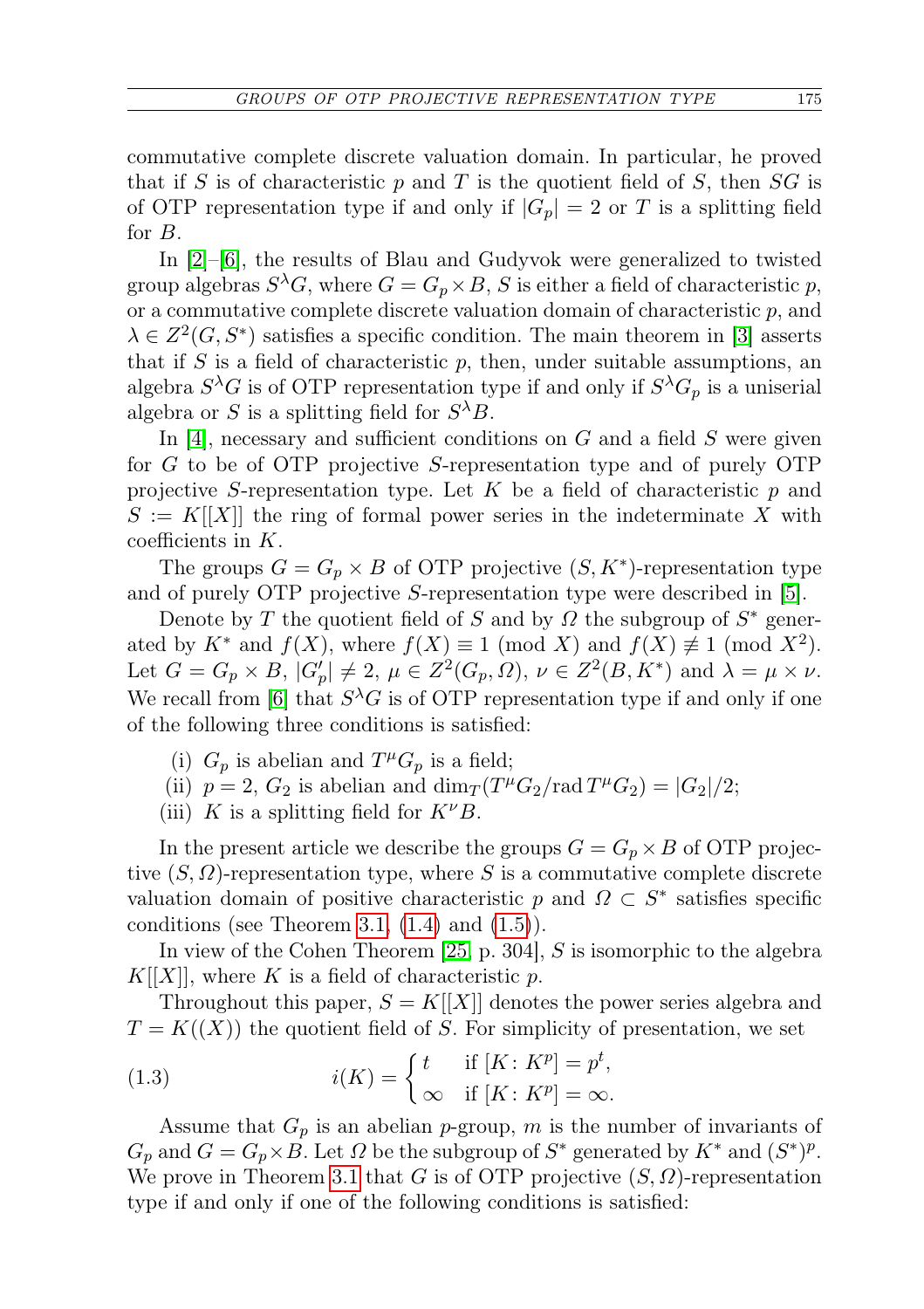- (i)  $m \leq i(K);$
- (ii)  $p = 2$  and  $m = i(K) + 1$ ;

(iii) K is a splitting field for some K-algebra  $K^{\nu}B$ .

<span id="page-3-0"></span>Let  $p \geq 3$  be a prime and let

(1.4) 
$$
\Omega = \langle K^*, (S^*)^p, f(X) \rangle \subset S^*
$$

be the subgroup of  $S^*$  generated by  $K^*$ ,  $(S^*)^p$  and  $f(X)$ , where  $f(X) \equiv 1$ (mod X) and  $f(X) \neq 1 \pmod{X^2}$ . We prove in Theorem [3.2](#page-8-0) that G is of OTP projective  $(S, \Omega)$ -representation type if and only if  $m \leq i(K) + 1$  or K is a splitting field for some K-algebra  $K^{\nu}B$ .

<span id="page-3-1"></span>Suppose now that  $p = 2$  and

(1.5) 
$$
\Omega = \langle K^*, (S^*)^4, f(X) \rangle \subset S^*
$$

is a subgroup of  $S^*$  generated by  $K^*$ ,  $(S^*)^4$  and  $f(X)$ , where  $f(X) \equiv 1$ (mod X) and  $f(X) \neq 1 \pmod{X^2}$ . We show in Theorem [3.4](#page-9-0) that G is of OTP projective  $(S, \Omega)$ -representation type if and only if one of the following conditions is satisfied:

(i) 
$$
m \leq i(K) + 1;
$$

- (ii)  $m = i(K) + 2$  and  $G_2$  has at least one invariant equal to 2;
- (iii) K is a splitting field for some K-algebra  $K^{\nu}B$ .

Moreover we establish in Theorem [4.2](#page-12-0) that the finite group  $G = G_p \times B$ , where  $G_p$  is an arbitrary p-group and B is a p'-group, is of purely OTP projective S-representation type if and only if one of the following conditions is satisfied:

- (i)  $p = 2$  and  $|G_2| = 2$ .
- (ii) There exists a finite central group extension  $1 \rightarrow A \rightarrow \overline{B} \rightarrow B \rightarrow 1$ such that any projective  $K$ -representation of  $B$  lifts projectively to an ordinary K-representation of B and K is a splitting field for B.

Throughout the paper, we use the standard group representation theory notation and terminology introduced in the monographs by Curtis and Reiner [\[9,](#page-13-10) [10,](#page-13-11) [11\]](#page-13-12), and Karpilovsky [\[19\]](#page-14-0). The monograph by Karpilovsky gives a systematic account of the projective representation theory. For problems of the representation theory of orders in finite-dimensional algebras, we refer to the books by Curtis and Reiner.

A background of the representation theory of finite-dimensional algebras can be found in the monographs by Assem, Simson and Skowroński [\[1\]](#page-13-13), Drozd and Kirichenko [\[14\]](#page-13-14), Simson [\[21\]](#page-14-3), and Simson and Skowroński [\[24\]](#page-14-4), where among other things the representation types (finite, tame, wild) of finite groups and algebras are discussed. Various aspects of the representation types are considered also by Dowbor and Simson [\[12,](#page-13-15) [13\]](#page-13-16), Simson [\[22\]](#page-14-5), and Simson and Skowroński [\[23\]](#page-14-6).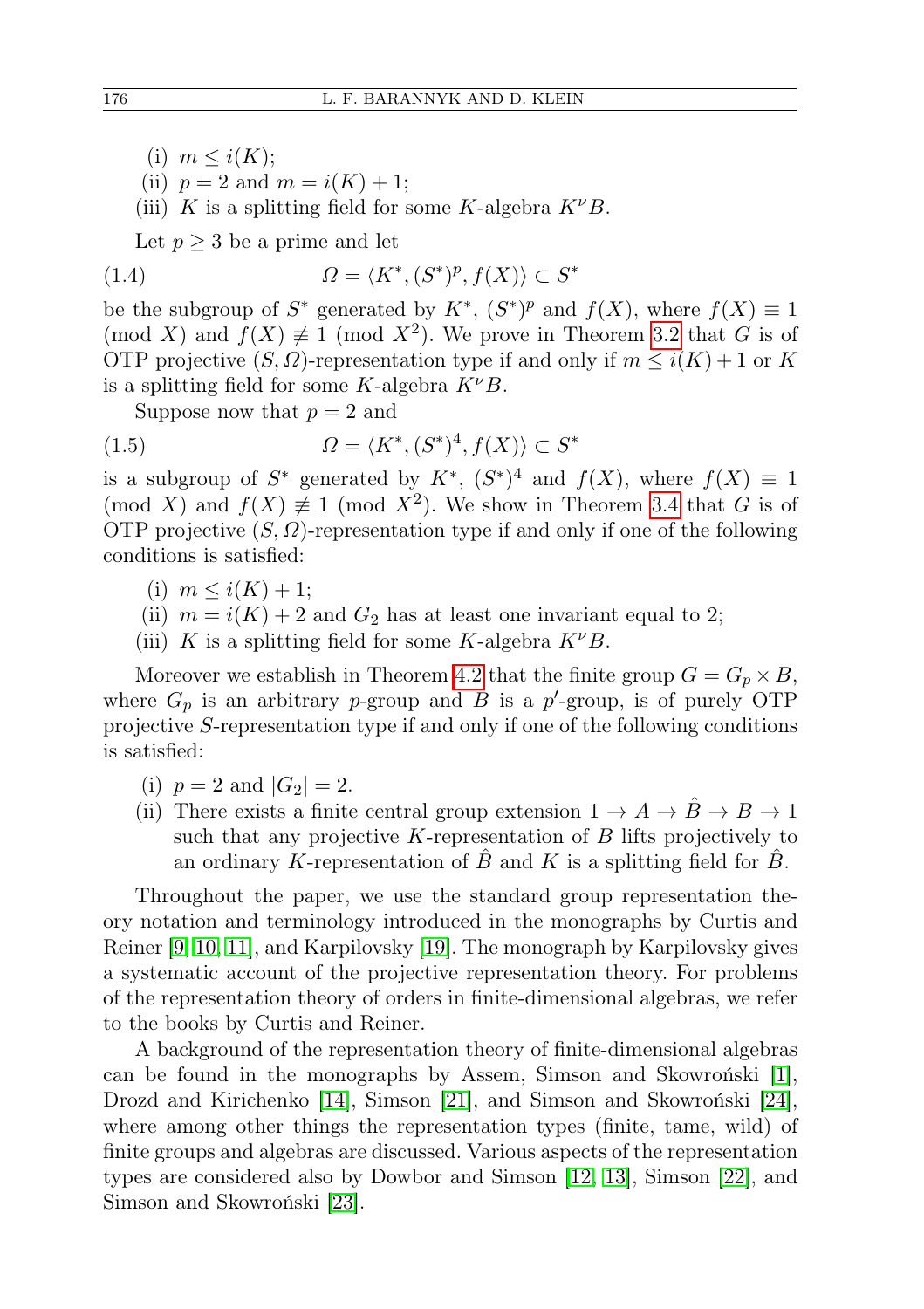2. On twisted group algebras of OTP representation type. Throughout this paper, we use the following notations:  $p \geq 2$  is a prime; K is a field of characteristic p;  $K^*$  is the multiplicative group of  $K; S = K[[X]]$ is the ring of formal power series in the indeterminate  $X$  with coefficients in K,  $S^l = \{a^l : a \in S\}$ ;  $S^*$  is the unit group of  $S, (S^*)^l = \{a^l : a \in S^*\}$ ; T is the quotient field of S;  $G = G_p \times B$  is a finite group, where  $G_p$  is a Sylow p-subgroup;  $H'$  is the commutator subgroup of a group  $H$ , e is the identity element of H, |h| is the order of  $h \in H$ . We assume that  $|G_p| > 1$ and  $|B| > 1$ .

Unless stated otherwise, we suppose that if  $G_p$  is non-abelian; then  $[K(\xi): K]$  is not divisible by p, where  $\xi$  is a primitive  $(\exp B)$ th root of 1. Given a subgroup  $\Omega$  of  $S^*$ , we denote by  $Z^2(H, \Omega)$  the group of all  $\Omega$ -valued normalized 2-cocycles of the group  $H$ , where we assume that  $H$  acts trivially on  $\Omega$  (see [\(1.2\)](#page-1-0)).

A basis  $\{u_h: h \in H\}$  of  $S^{\lambda}H$  satisfying  $u_a u_b = \lambda_{a,b} u_{ab}$  for all  $a, b \in H$ is called *canonical* (corresponding to  $\lambda \in Z^2(H, S^*)$ ). We often identify  $\gamma u_{\epsilon}$ with  $\gamma \in S$ . If D is a subgroup of H, then the restriction of  $\lambda \in Z^2(H, S^*)$ to  $D \times D$  will also be denoted by  $\lambda$ . We assume that in this case  $S^{\lambda}D$  is the S-subalgebra of  $S^{\lambda}H$  consisting of all S-linear combinations of elements  $\{u_d: d \in D\}$ , where  $\{u_h: h \in H\}$  is a canonical S-basis of  $S^{\lambda}H$  corresponding to  $\lambda$ . Given an  $S^{\lambda}H$ -module V, we write  $\text{End}_{S^{\lambda}H}(V)$  for the ring of all  $S^{\lambda}H$ -endomorphisms of V, rad  $\text{End}_{S^{\lambda}H}(V)$  for the Jacobson radical of  $\text{End}_{S^{\lambda}H}(V)$ , and we set

$$
\overline{\mathrm{End}_{S^\lambda H}(V)} = \mathrm{End}_{S^\lambda H}(V)/\mathrm{rad}\,\mathrm{End}_{S^\lambda H}(V).
$$

Given  $\lambda \in Z^2(H, K^*)$ ,  $K^{\lambda}H$  denotes the twisted group algebra of H over K and  $K^{\lambda} \overline{H}$  the quotient algebra of  $K^{\lambda} H$  by the radical rad  $K^{\lambda} H$ .

By a principal unit in S we understand an element  $f(X) \in S$  such that  $f(X) \equiv 1 \pmod{X}$ . Denote by  $S_0^*$  the group of principal units of S. Then  $S^* = K^* \times S_0^*$ . Let q be a prime and  $q \neq p$ . Then  $(S_0^*)^q = S_0^*$ . Moreover  $S_0^*$  contains no primitive qth root of 1. By Theorem 1.7 in [\[19,](#page-14-0) p. 11], every 2-cocycle  $\sigma \in Z^2(B,S^*_0)$  is a coboundary. Hence each 2-cocycle  $\tau \in Z^2(B,S^*)$ is cohomologous to a 2-cocycle  $\nu \in Z^2(B, K^*)$ .

Let  $G_p = \langle a_1 \rangle \times \cdots \times \langle a_m \rangle$  be an abelian p-group of type  $(p^{n_1}, \ldots, p^{n_m})$ . For any cocycle  $\mu \in Z^2(G_p, S^*)$ , the algebra  $S^{\mu}G_p$  is commutative. The algebra  $S^{\mu}G_{p}$  has a canonical S-basis  $\{v_{g}: g \in G_{p}\}\$  satisfying the following conditions:

1) if 
$$
g = a_1^{j_1} \dots a_m^{j_m}
$$
 and  $0 \le j_i < p^{n_i}$  for each  $i \in \{1, \dots, m\}$ , then  

$$
v_g = v_{a_1}^{j_1} \dots v_{a_m}^{j_m};
$$

2) 
$$
v_{a_i}^{p^{n_i}} = \gamma_i v_e
$$
, where  $\gamma_i = \mu_{a_i, a_i} \mu_{a_i, a_i^2} \dots \mu_{a_i, a_i^{r_i}}$ ,  $r_i = p^{n_i} - 1$ .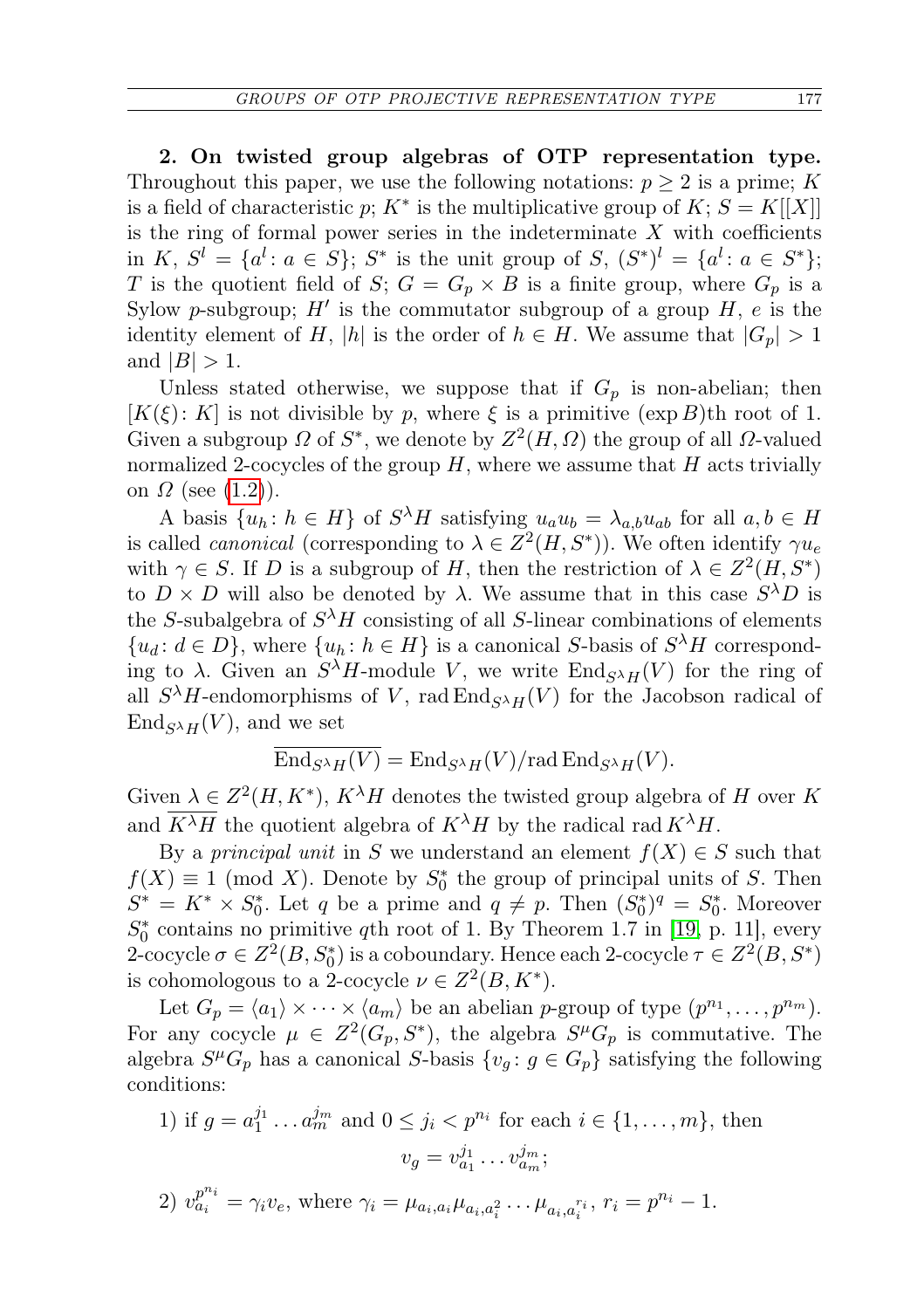We denote the algebra  $S^{\mu}G_p$  also by  $[G_p, S, \gamma_1, \ldots, \gamma_m]$ . Similarly if  $\mu \in$  $Z^2(G_p, K^*)$ , then we denote the algebra  $K^{\mu}G_p$  by  $[G_p, K, \gamma_1, \ldots, \gamma_m]$  as well. Now we collect several facts we apply later.

<span id="page-5-1"></span>LEMMA 2.1. Let  $R$  be either a field of characteristic p, or a commutative complete discrete valuation domain of characteristic p,  $G = G_p \times B$ ,  $\mu \in Z^2(G_p, R^*)$ ,  $\nu \in Z^2(B, R^*)$  and  $\lambda = \mu \times \nu$  be as in [\(1.1\)](#page-0-0). The algebra  $R^{\lambda}G$  is of OTP representation type if and only if the outer tensor product of any indecomposable  $R^{\mu}G_{p}$ -module and any irreducible  $R^{\nu}B$ -module is an indecomposable  $R^{\lambda}G$ -module.

The proof is similar to that of the corresponding fact for a group algebra (see [\[7,](#page-13-2) p. 41], [\[18,](#page-14-1) p. 68]).

<span id="page-5-0"></span>LEMMA 2.2. Let  $R$  be either a field of characteristic  $p$ , or a commutative complete discrete valuation domain of characteristic p,  $G = G_p \times B$ ,  $\mu \in Z^2(G_p, R^*)$ ,  $\nu \in Z^2(B, R^*)$  and  $\lambda = \mu \times \nu$  be as in [\(1.1\)](#page-0-0). If V is an indecomposable  $R^{\mu}G_p$ -module and W is an irreducible  $R^{\nu}B$ -module, then

$$
\overline{\operatorname{End}_{R^\lambda G}(V\# W)}\cong \overline{\operatorname{End}_{R^\mu G_p}(V)}\otimes_{\overline{R}} \overline{\operatorname{End}_{R^\nu B}(W)},
$$

where  $\overline{R}$  is the residue class field of R.

*Proof.* See [\[5,](#page-13-0) p. 15].  $\blacksquare$ 

<span id="page-5-4"></span>LEMMA 2.3. Let K be an arbitrary field of characteristic p,  $S = K[[X]]$ ,  $G = G_p \times B$ ,  $\mu \in Z^2(G_p, S^*)$ ,  $\nu \in Z^2(B, K^*)$  and  $\lambda = \mu \times \nu$  be as in [\(1.1\)](#page-0-0). If K is a splitting field for the K-algebra  $K^{\nu}B$ , then  $S^{\lambda}B$  is of OTF representation type.

*Proof.* See [\[5,](#page-13-0) p. 15].  $\blacksquare$ 

<span id="page-5-2"></span>LEMMA 2.4. Let K be an arbitrary field of characteristic p,  $S = K[[X]]$ ,  $G = G_p \times B$ ,  $\mu \in Z^2(G_p, S^*)$ ,  $\nu \in Z^2(B, K^*)$  and  $\lambda = \mu \times \nu$  be as in [\(1.1\)](#page-0-0). Assume that V is an indecomposable  $S^{\mu}G_p$ -module and  $\overline{\text{End}_{S^{\mu}G_p}(V)}$ is isomorphic to a field that is a finite purely inseparable field extension of K. Then the  $S^{\lambda}G$ -module  $V \# W$  is indecomposable for any irreducible  $S^{\nu}B$ -module W.

<span id="page-5-3"></span>*Proof.* Suppose that  $L$  is a finite purely inseparable field extension of K and L is K-isomorphic to  $\text{End}_{S^{\mu}G_p}(V)$ . Denote by  $\Delta$  the K-algebra  $\overline{\text{End}_{S^{\nu}B}(W)}$ . Then  $\Delta \cong \text{End}_{K^{\nu}B}(W)$ , where W is the quotient module  $W/XW$ . Since  $K^{\nu}B$  is a separable algebra, the center of the division Kalgebra  $\Delta$  is a finite separable field extension of K (see [\[9,](#page-13-10) p. 485]). The index of  $\Delta$  is not divisible by p [\[20\]](#page-14-7). It follows that  $L \otimes_K \Delta$  is a skew field. By Proposition 6.10 in [\[10,](#page-13-11) p. 125] and Lemma [2.2,](#page-5-0)  $V \# W$  is an indecomposable  $S^{\lambda}G$ -module.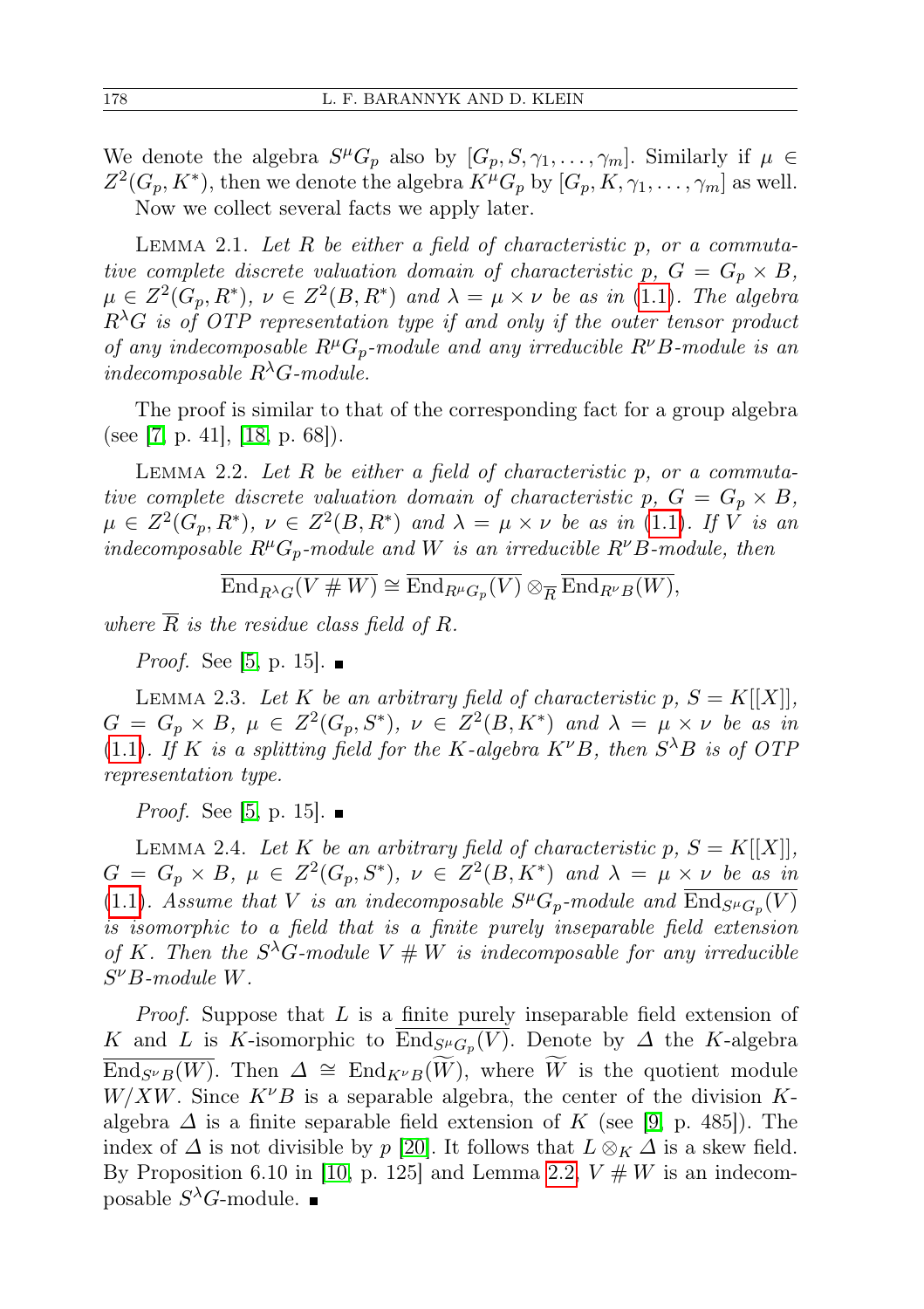PROPOSITION 2.5. Assume that  $G_p$  is an abelian group,  $G = G_p \times B$ ,  $\mu \in Z^2(G_p,K^*), \nu \in Z^2(B,K^*)$  and  $\lambda = \mu \times \nu$  be as in [\(1.1\)](#page-0-0). If the K-algebra  $K^{\mu}G_{p}$  is a field then the algebra  $S^{\lambda}G$  is of OTP representation type.

*Proof.* Let  $L := K^{\mu}G_p$ . Then  $S^{\mu}G_p = L[[X]]$  is a principal ideal ring. Every indecomposable  $S^{\mu}G_{p}$ -module is isomorphic to  $S^{\mu}G_{p}$ . We have

$$
\overline{\mathrm{End}_{S^{\mu}G_p}(S^{\mu}G_p)} \cong S^{\mu}G_p/XS^{\mu}G_p \cong L.
$$

The field L is a finite purely inseparable field extension of  $K$  (see [\[19,](#page-14-0) p. 74]). Applying Lemmas [2.1](#page-5-1) and [2.4,](#page-5-2) we conclude that  $S^{\lambda}G$  is of OTP representation type.  $\blacksquare$ 

<span id="page-6-1"></span>PROPOSITION 2.6. Let  $G_p = \langle a_1 \rangle \times \cdots \times \langle a_m \rangle$ ,  $m \geq 2$ ,  $G = G_p \times B$ ,  $\mu \in Z^2(G_p, S^*)$ ,  $\nu \in Z^2(B, K^*)$  and  $\lambda = \mu \times \nu$  be as in [\(1.1\)](#page-0-0). Assume that  $S^{\mu}G_p = [G_p, S, \gamma_1, \ldots, \gamma_{m-1}, 1 + X],$  where  $\gamma_1, \ldots, \gamma_{m-1} \in K^*$ . If  $K[\chi(\sqrt[p]{\gamma_1}, \ldots, \sqrt[p]{\gamma_{m-1}}):K] = p^{m-1},$  then  $S^{\lambda}G$  is of OTP representation type.

*Proof.* The T-algebra  $T^{\mu}G_p$  is a field and  $S^{\mu}G_p$  is the valuation domain in  $T^{\mu}G_p$ . Any indecomposable  $S^{\mu}G_p$ -module is isomorphic to the regular  $S^{\mu}G_{p}$ -module. Let  $\sigma \in Z^{2}(G_{p}, K^{*})$  and  $\sigma_{a,b} \equiv \mu_{a,b} \pmod{X}$  for all  $a, b \in G_{p}$ . Then  $S^{\mu}G_p/XS^{\mu}G_p \cong K^{\sigma}G_p$ . Since  $\text{End}_{S^{\mu}G_p}(S^{\mu}G_p) \cong S^{\mu}G_p$ , we conclude, by Proposition 5.22 in [\[10,](#page-13-11) p. 112], that

$$
\overline{\mathrm{End}_{S^{\mu}G_p}(S^{\mu}G_p)} \cong (S^{\mu}G_p/XS^{\mu}G_p)/\mathrm{rad}(S^{\mu}G_p/XS^{\mu}G_p) \cong \overline{K^{\sigma}G_p}.
$$

The K-algebra  $\overline{K^{\sigma}G_p}$  is isomorphic to a field that is a finite purely in-separable field extension of K. By Lemmas [2.1](#page-5-1) and [2.4,](#page-5-2)  $S^{\lambda}G$  is of OTP representation type.

Assume that  $S = K[[X]], H$  is a subgroup of  $G_p$ ,  $\mu \in Z^2(G_p, S^*)$  and  $\tau \in Z^2(H, S^*)$ . Suppose also that  $S^{\tau}H$  is an S-subalgebra of the algebra  $S^{\mu}G_{p}$ . We say that  $S^{\tau}H$  is a  $\mu$ -extended algebra if there exists a subgroup D of  $G_p$  and a cocycle  $\sigma \in Z^2(D, S^*)$  such that  $H \subset D$ ,  $S^{\mu}D = S^{\sigma}D$  as S-algebras and the restriction of  $\sigma$  to  $H \times H$  is equal to  $\tau$ .

<span id="page-6-0"></span>LEMMA 2.7 (see [\[6\]](#page-13-7)). Let  $G_p$  be an abelian p-group,  $G = G_p \times B$ ,  $\mu \in$  $Z^2(G_p, S^*)$ ,  $\nu \in Z^2(B, K^*)$  and  $\lambda = \mu \times \nu$  be as in [\(1.1\)](#page-0-0). Assume that  $S^{\mu}G_{p}$  contains a  $\mu$ -extended group algebra of a group of order greater than two over S. Then  $S^{\lambda}G$  is of OTP representation type if and only if K is a splitting field for  $K^{\nu}B$ .

Assume now that  $F$  is a field of characteristic 2 complete with respect to a discrete valuation, R is the valuation domain in F,  $G_2 = \langle a \rangle$  is a cyclic group of order  $2^n$   $(n \ge 1)$  and  $R^{\mu}G_2 = [G_2, R, \gamma^{2^l}]$ , where  $l \in \{0, 1\}$ ,  $\gamma \in R^*$ and  $\gamma \notin \mathbb{R}^2$  if  $n \geq 2$ . Denote by  $\xi$  a root of the polynomial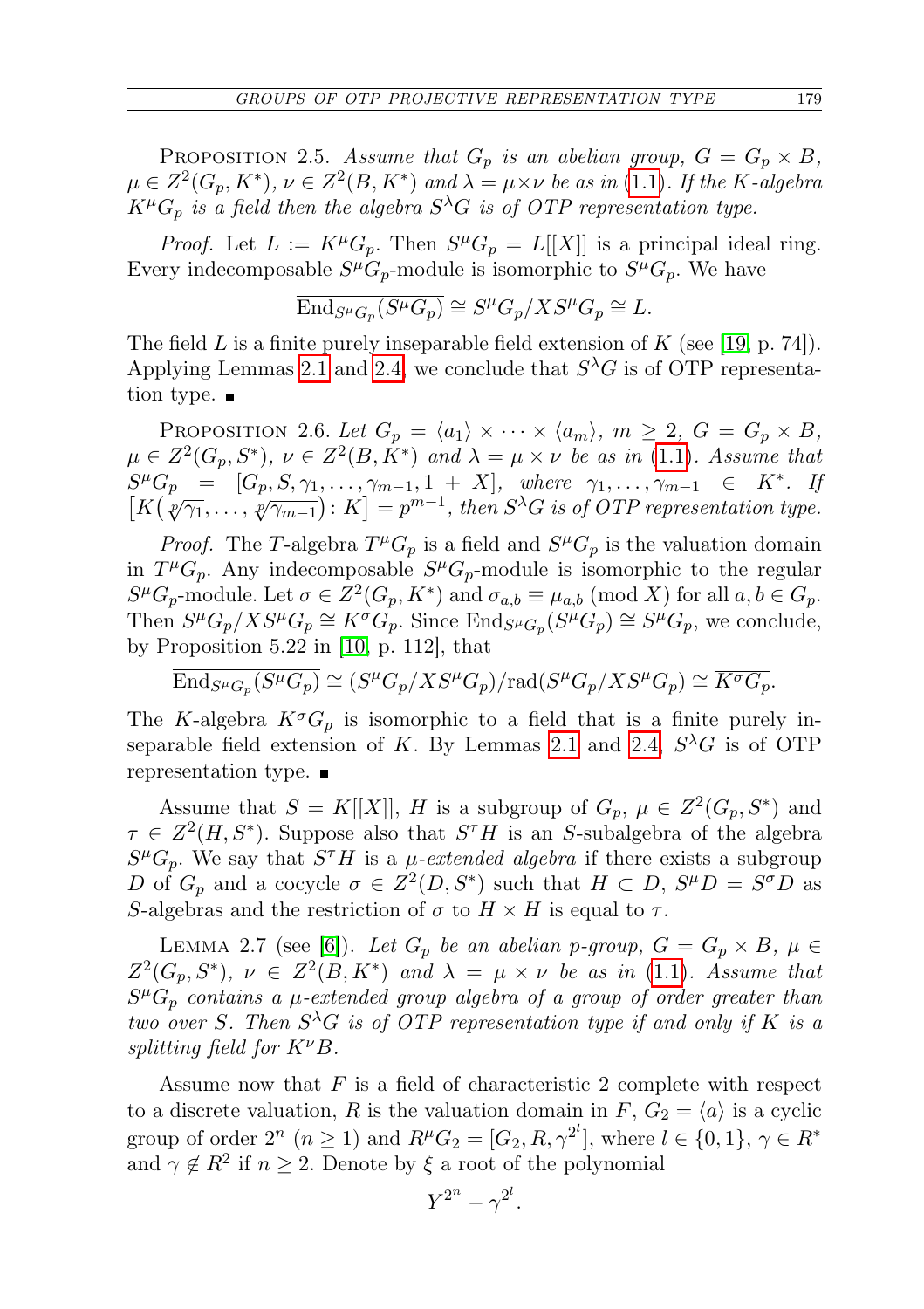Let  $G = G_2 \times B$ ,  $\nu \in Z^2(B, R^*)$  and  $\lambda = \mu \times \nu$ . The following fact is also proved in [\[6\]](#page-13-7).

<span id="page-7-1"></span>PROPOSITION 2.8. If  $R[\xi]$  is the valuation domain in  $F(\xi)$ , then  $R^{\lambda}G$  is of OTP representation type.

3. On groups of OTP projective representation type. We recall that  $G = G_p \times B$ ,  $S = K[[X]], T$  is the quotient field of S, and  $i(K)$  is as in [\(1.3\)](#page-2-0). Let  $|G'_p| > 2$ ,  $\mu \in Z^2(G_p, S^*)$ ,  $\nu \in Z^2(B, K^*)$  and  $\lambda = \mu \times \nu$ . By the corollary to Theorem 1 in [\[5,](#page-13-0) p. 16], the algebra  $S^{\lambda}G$  is of OTP representation type if and only if K is a splitting field for  $K^{\nu}B$ . Therefore, unless stated otherwise, we assume that  $G_p$  is an abelian p-group. Denote by m the number of invariants of  $G_p$ . In view of Theorem 2 in [\[5,](#page-13-0) p. 19], the group G is of OTP projective  $(S, K^*)$ -representation type if and only if one of the following conditions is satisfied:

- 1)  $m \leq i(K);$
- 2)  $p = 2$ ,  $m = i(K) + 1$  and  $G_2$  has at least one invariant equal to 2;
- 3) K is a splitting field for  $K^{\sigma}B$  for some  $\sigma \in Z^2(B, K^*)$ .

In this section, we describe the groups  $G = G_p \times B$  of OTP projective  $(S, \Omega)$ -representation type, where  $G_p$  is abelian and  $\Omega \neq K^*$ .

<span id="page-7-0"></span>THEOREM 3.1. Let  $\Omega$  be the subgroup of  $S^*$  generated by  $K^*$  and  $(S^*)^p$ . The group  $G = G_p \times B$  is of OTP projective  $(S, \Omega)$ -representation type if and only if one of the following conditions is satisfied:

- (i)  $m \leq i(K);$
- (ii)  $p = 2$  and  $m = i(K) + 1$ ;
- (iii) K is a splitting field for some K-algebra  $K^{\nu}B$ .

*Proof.* Let  $\mu \in Z^2(G_p, \Omega)$ ,  $\nu \in Z^2(B, K^*)$  and  $\lambda = \mu \times \nu$ . Suppose that  $S^{\mu}G_{p} = [G_{p}, S, \gamma_{1}f_{1}(X)^{p}, \ldots, \gamma_{m}f_{m}(X)^{p}],$ 

where  $\gamma_1, \ldots, \gamma_m \in K^*$  and  $f_1(X), \ldots, f_m(X)$  are principal units in S. If  $p \neq 2$  and  $m > i(K)$  then  $S^{\mu}G_{p}$  contains a  $\mu$ -extended group algebra of a group of order  $p \ge 3$  over S. If  $p = 2$  and  $m > i(K) + 1$  then  $S<sup>\mu</sup>G<sub>2</sub>$  contains a  $\mu$ -extended group algebra of an abelian group of type  $(2, 2)$  over S. In these cases, by Lemma [2.7,](#page-6-0)  $S^{\lambda}G$  is of OTP representation type if and only if K is a splitting field for  $K^{\nu}B$ . The necessity is proved.

To prove the sufficiency, assume that  $m \leq i(K)$ . Then there exists  $\sigma \in$  $Z^2(G_p, K^*)$  such that  $K^{\sigma}G_p$  is a field. By Proposition [2.5,](#page-5-3) the algebra  $S^{\lambda}G$ with  $\lambda = \sigma \times \nu$  is of OTP representation type for each  $\nu \in Z^2(B, K^*)$ . Assume now that  $p = 2$ ,  $i(K) \neq 0$  and  $m = i(K) + 1$ . There exist  $\gamma_1, \ldots, \gamma_{m-1} \in K^*$ such that  $[K(\sqrt{\gamma_1}, ..., \sqrt{\gamma_{m-1}}): K] = 2^{m-1}$ . Let  $G_2 = \langle a_1 \rangle \times \cdots \times \langle a_m \rangle$ ,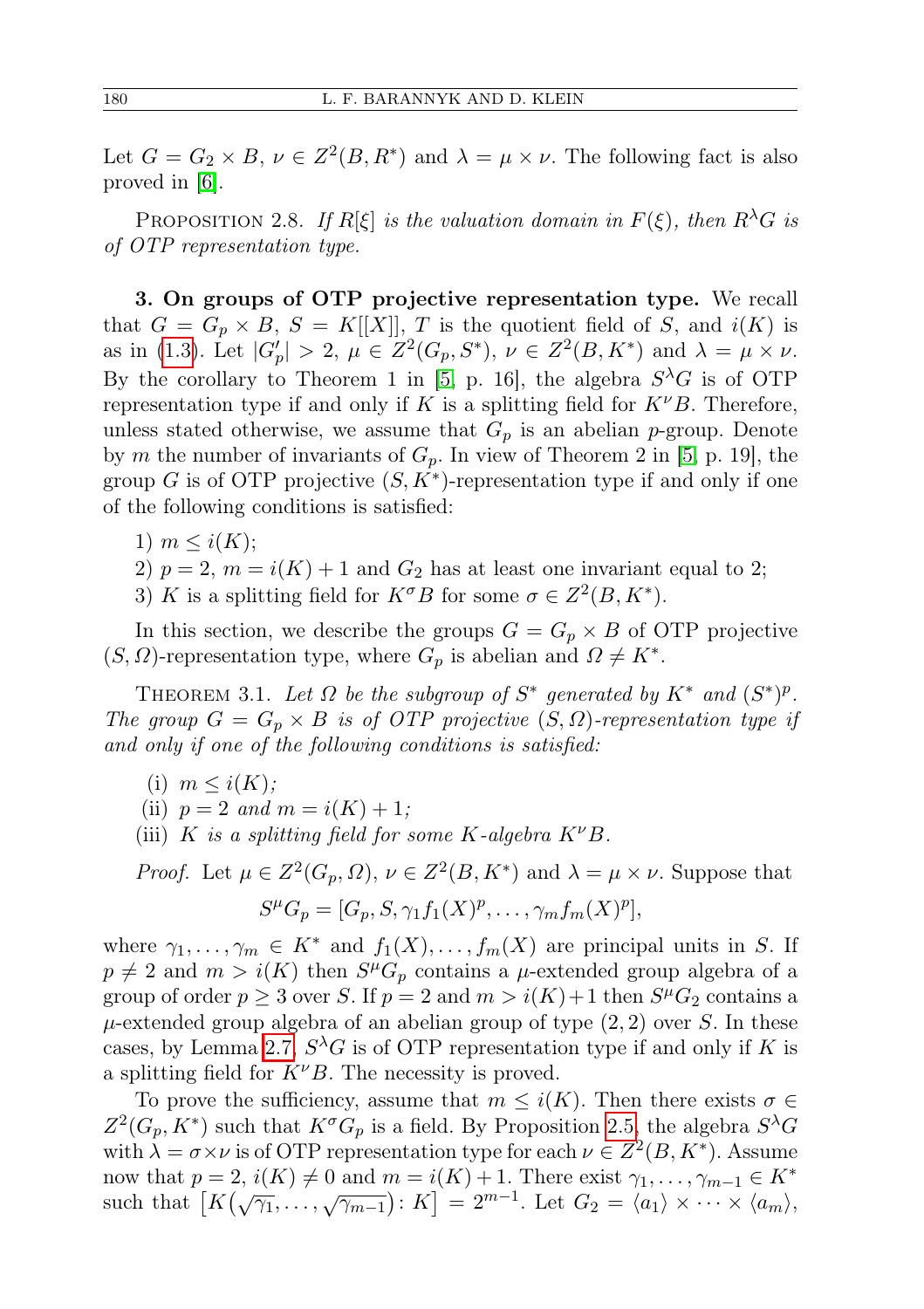$A = \langle a_1 \rangle \times \cdots \times \langle a_{m-1} \rangle$  and  $H = \langle a_m \rangle$ . We put

 $S^{\mu}G_2 = [G_2, S, \gamma_1, \dots, \gamma_{m-1}, (1+X)^2]$  and  $S^{\lambda}G = S^{\mu}G_2 \otimes_S S^{\nu}B$ ,

where  $\nu \in Z^2(B, K^*)$  is an arbitrary cocycle. Denote by  $\tau$  the restriction of  $\mu$  to  $A \times A$ . Then  $\tau \in Z^2(A, K^*)$  and  $L := K^{\tau}A$  is a field. It follows that  $F := T^{\tau} A$  is also a field and  $R := S^{\tau} A$  is the valuation domain in F. Moreover  $R \cong L[[X]]$ . Let  $D = H \times B$ . The algebra  $S^{\lambda}G$  is a twisted group algebra of D over R. If we denote it by  $R^{\sigma}D$ , we have an algebra isomorphism  $R^{\sigma}D \cong R^{\mu}H \otimes_R R^{\nu}B.$ 

Let M be an  $S^{\lambda}G$ -module. Then M is a finitely generated R-module. Denote by  $2^n$  the exponent of A. We have  $r^{2^n} \in S$  for any  $r \in R$ . Suppose that  $r \in R$ ,  $v \in M$ ,  $v \neq 0$  and  $rv = 0$ . Then  $r^{2^n} \cdot v = 0$ . Since M is a free S-module,  $r^{2^n} = 0$ , and consequently  $r = 0$ . This means that M is a torsion-free R-module. Since R is a principal ideal ring,  $M$  is a free R-module, i.e. M is an  $R^{\sigma}D$ -module. Conversely, if M is an  $R^{\sigma}D$ -module then M is an  $S^{\lambda}G$ -module. Note also that M is an indecomposable  $S^{\lambda}G$ -module if and only if M is an indecomposable  $R^{\sigma}D$ -module.

By Proposition [2.8,](#page-7-1)  $R^{\sigma}D$  is of OTP R-representation type. Assume that V is an indecomposable  $S^{\mu}G_{p}$ -module and W is an irreducible  $S^{\nu}B$ -module. In view of Proposition [2.5,](#page-5-3)  $U := R \otimes_S W$  is an irreducible  $R^{\nu}B$ -module. Because V is an indecomposable  $R^{\mu}H$ -module then, by Lemma [2.1,](#page-5-1) the  $R^{\sigma}D$ module  $V \otimes_R U$  is indecomposable. Since  $V \otimes_R U$  is also an indecomposable  $S^{\lambda}$ G-module and

$$
V\otimes_R U\cong (V\otimes_R R)\otimes_S W\cong V\otimes_S W,
$$

we conclude that  $V \otimes_S W$  is an indecomposable  $S^{\lambda}G$ -module. Consequently, in view of Lemma [2.1,](#page-5-1)  $S^{\lambda}G$  is of OTP S-representation type and therefore the group G is of OTP projective  $(S, \Omega)$ -representation type.

In the case when  $p = 2$ ,  $i(K) = 0$  and  $m = 1$ , we set  $S^{\mu}G_2 = [G_2, S_1]$  $(1+X)^2$ . By Proposition [2.8,](#page-7-1) the algebra  $S^{\lambda}G := S^{\mu}G_2 \otimes_S S^{\nu}B$  is of OTP representation type for any  $\nu \in Z^2(B, K^*)$ . Hence G is of OTP projective  $(S, \Omega)$ -representation type.

<span id="page-8-0"></span>THEOREM 3.2. Let  $p \neq 2$  and  $\Omega$  be the subgroup of  $S^*$  generated by  $K^*$ ,  $(S^*)^p$  and  $f(X)$ , where  $f(X) \equiv 1 \pmod{X}$  and  $f(X) \not\equiv 1 \pmod{X^2}$ . The group  $G = G_p \times B$  is of OTP projective  $(S, \Omega)$ -representation type if and only if  $m \leq i(K) + 1$  or K is a splitting field for some K-algebra  $K^{\nu}B$ .

*Proof.* Since  $(f(X)-1)S = KS$ , we may assume that  $f(X) = 1+X$ . Let  $\mu \in Z^2(G_p, \Omega)$ ,  $\nu \in Z^2(B, K^*)$  and  $\lambda = \mu \times \nu$ . Choose a canonical S-basis of  $S^{\mu}G_{p}$  such that

 $S^{\mu}G_{p} = [G_{p}, S, \gamma_{1}(1+X)^{i}f_{1}(X)^{p}, \gamma_{2}f_{2}(X)^{p}, \ldots, \gamma_{m}f_{m}(X)^{p}],$ 

where  $\gamma_1, \ldots, \gamma_m \in K^*$  and  $f_1(X), \ldots, f_m(X)$  are principal units of S. If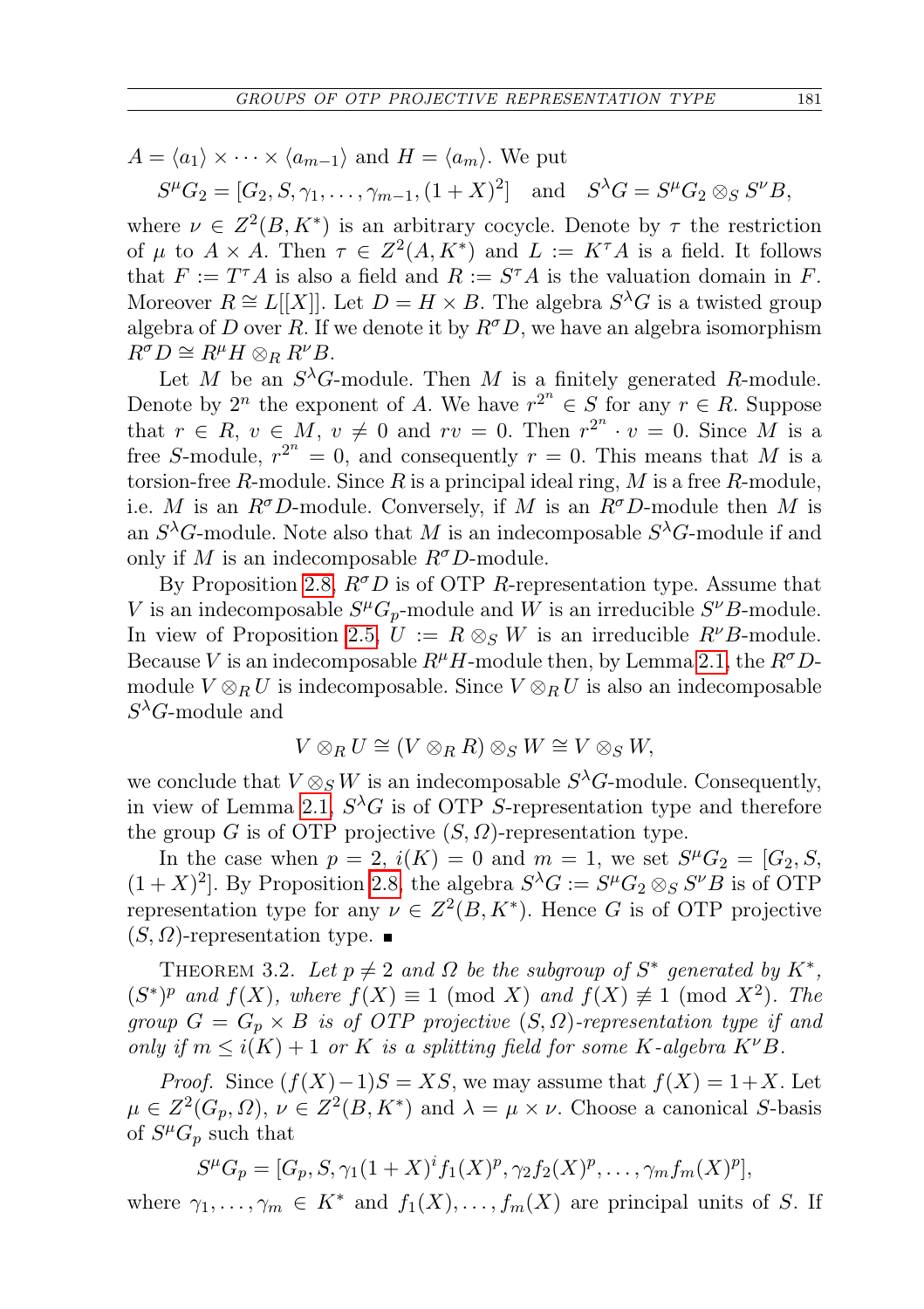$m-1 > i(K)$  then  $S^{\mu}G_{p}$  contains a  $\mu$ -extended group algebra of a group of order p over S. By Lemma [2.7,](#page-6-0)  $S^{\lambda}G$  is of OTP representation type if and only if K is a splitting field for  $K^{\nu}B$ . The necessity of the theorem is proved.

To prove the sufficiency, assume that  $m \leq i(K)$ . Then there exists  $\sigma \in$  $Z^2(G_p, K^*)$  such that  $K^{\sigma}G_p$  is a field. By Proposition [2.5,](#page-5-3)  $S^{\lambda}G := S^{\sigma}G_p \otimes_S$  $S^{\nu}B$  is of OTP representation type for each  $\nu \in Z^2(B, K^*)$ . If  $m = i(K)+1$ ,  $i(K) \neq 0$ , then there exist elements  $\gamma_1, \ldots, \gamma_{m-1} \in K^*$  such that  $S^{\mu}G_p :=$  $[G_p, S, \gamma_1, \ldots, \gamma_{m-1}, 1+X]$  is the valuation domain in the field  $T^{\mu}G_p$ . By Proposition [2.6,](#page-6-1) the algebra  $S^{\lambda}G := S^{\mu}G_{p} \otimes_{S} S^{\nu}B$  is of OTP representation type, for any  $\nu \in Z^2(B, K^*)$ . If K is a splitting field for some K-algebra  $K^{\nu}B$  then, by Lemma [2.3,](#page-5-4) the algebra  $S^{\lambda}G := S^{\mu}G_{p} \otimes_{S} S^{\nu}B$  is of OTP representation type for every  $\mu \in Z^2(G_p, \Omega)$ .

PROPOSITION 3.3. Let  $p = 2$  and  $\Omega$  be a subgroup of  $S^*$  generated by  $K^*$ ,  $(S^*)^2$  and  $f(X)$ , where  $f(X) \equiv 1 \pmod{X}$  and  $f(X) \not\equiv 1 \pmod{X^2}$ . If  $G =$  $G_2 \times B$  is of OTP projective  $(S, \Omega)$ -representation type then  $m \leq i(K) + 2$ or K is a splitting field for some K-algebra  $K^{\nu}B$ .

*Proof.* Apply the arguments used in the proof of Theorem [3.2.](#page-8-0)  $\blacksquare$ 

<span id="page-9-0"></span>THEOREM 3.4. Let  $p = 2$ ,  $G = G_2 \times B$  and  $\Omega$  be the subgroup of  $S^*$ generated by  $K^*$ ,  $(S^*)^4$  and  $f(X)$ , where  $f(X) \equiv 1 \pmod{X}$  and  $f(X) \not\equiv 1$ (mod  $X^2$ ). The group G is of OTP projective  $(S, \Omega)$ -representation type if and only if one of the following conditions is satisfied:

- (i)  $m \leq i(K) + 1$ ;
- (ii)  $m = i(K) + 2$  and  $G_2$  has at least one invariant equal to 2;
- (iii) K is a splitting field for some K-algebra  $K^{\nu}B$ .

*Proof.* We may assume that  $f(X) = 1 + X$ . Let  $G_2 = \langle a_1 \rangle \times \cdots \times \langle a_m \rangle$ ,  $H = \{g \in G : g^4 = e\}, H = \langle h_1 \rangle \times \cdots \times \langle h_m \rangle$ , where  $h_i \in \langle a_i \rangle$  for every  $i \in \{1, \ldots, m\}; \, \mu \in \mathbb{Z}^2(G_2, \Omega), \, \nu \in \mathbb{Z}^2(B, K^*)$  and  $\lambda = \mu \times \nu$ . Let  $S^{\lambda}G$  be of OTP representation type and assume that  $K$  is not a splitting field for the K-algebra  $K^{\nu}B$ . By Theorem [3.1,](#page-7-0) we may suppose that

$$
S^{\mu}G_2 = [G_2, S, \gamma_1(1+X) f_1(X)^4, \gamma_2(1+X)^{i} f_2(X)^4, \dots, \gamma_m f_m(X)^4],
$$

where  $\gamma_1, \ldots, \gamma_m \in K^*$ ,  $i \in \{0, 2\}$  and  $f_1(X), \ldots, f_m(X)$  are principal units in S. Therefore

$$
S^{\mu}H = [H, S, \gamma_1(1+X), \gamma_2(1+X)^i, \gamma_3, \dots, \gamma_m],
$$

where  $i = 0$  if  $|h_1| \geq |h_2|$ , and  $i \in \{0, 2\}$  if  $|h_1| = 2$ ,  $|h_2| = 4$ . Denote by  $\{v_h: h \in H\}$  a canonical S-basis of  $S^{\mu}H$ . If

$$
v_{h_1}^2 = \gamma_1 (1+X) v_e, \quad v_{h_2}^4 = \gamma_2 (1+X)^2 v_e,
$$

then  $(v_{h_1}^{-1})$  $\bar{h}_1^{-1}v_{h_2}$ )<sup>4</sup> =  $(\gamma_1^{-2}\gamma_2)v_e$ . Since  $\langle h_1 \rangle \times \langle h_2 \rangle = \langle h_1 \rangle \times \langle h_1 h_2 \rangle$ , we shall assume that  $i = 0$ . By Lemma [2.7,](#page-6-0)  $m - 1 \leq i(K) + 1$ , hence  $m \leq i(K) + 2$ .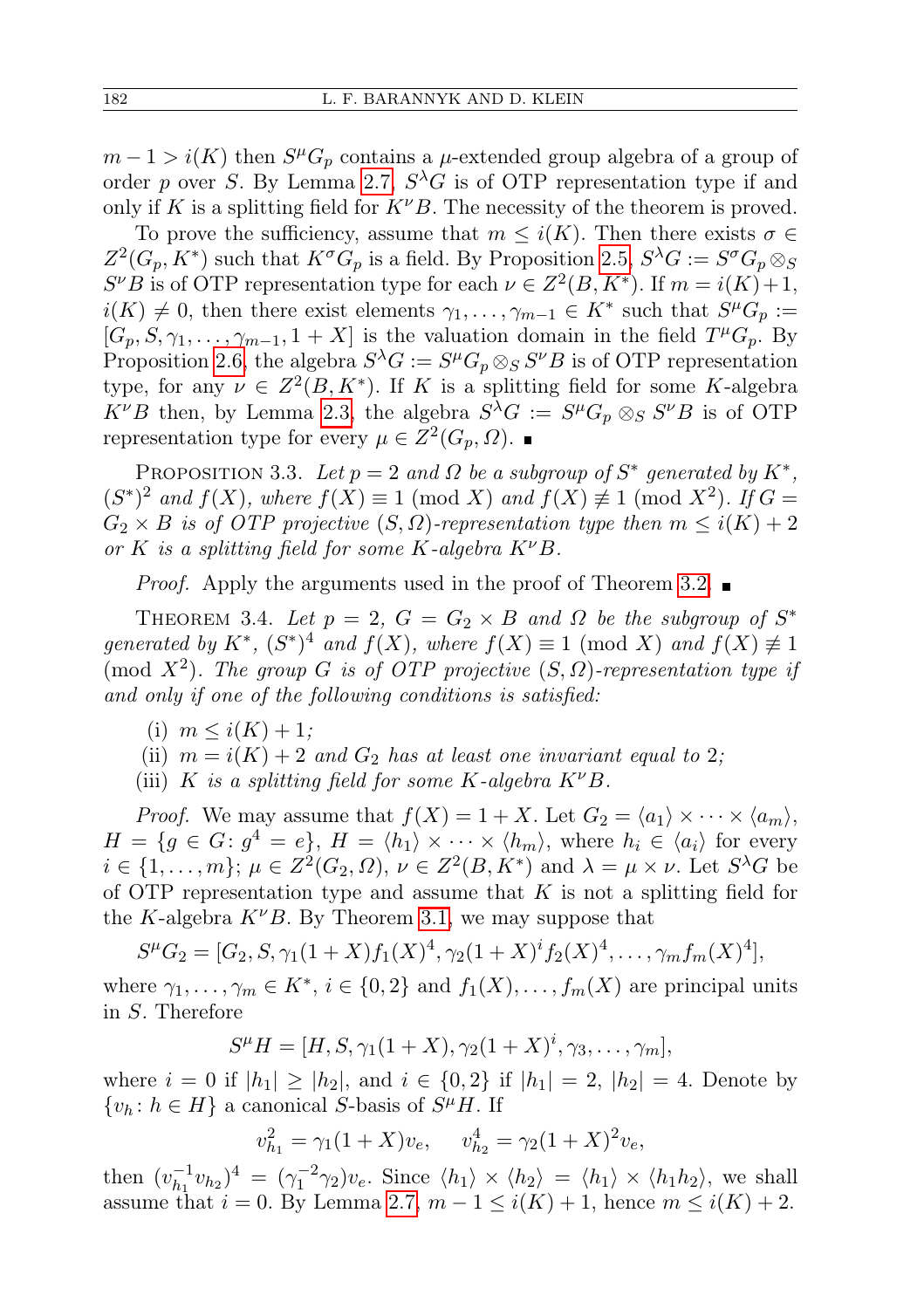Let  $m = i(K) + 2$ ,  $i(K) \neq 0$  and H be a direct product of m cyclic subgroups of order 4 each. Suppose that  $L := K[v_{h_2}, \ldots, v_{h_{m-1}}]$  is a field. Let  $F := K[v_{h_2}^2, \ldots, v_{h_{m-1}}^2]$ . For each  $\alpha \in K$  there exists  $\beta \in F$  such that  $\alpha = \beta^2$ . The element  $\beta$  is uniquely expressible as

$$
\beta = \sum_{i_2,\dots,i_{m-1}} \delta_{i_2,\dots,i_{m-1}} v_{h_2}^{2i_2} \dots v_{h_{m-1}}^{2i_{m-1}},
$$

where  $i_j = 0, 1$  and  $\delta_{i_2,...,i_{m-1}} \in K$ . However,  $\delta_{i_2,...,i_{m-1}} = \eta_{i_2,...,i_{m-1}}^2$  for some  $\eta_{i_2,\dots,i_{m-1}} \in F$ . This implies  $\beta = \rho^2$  for  $\rho \in L$ , and hence  $\alpha = \rho^4$ . It follows that  $S^{\mu}H$  contains the  $\mu$ -extended group algebra of a group of order 4 over S. By Lemma [2.7,](#page-6-0) K is a splitting field for  $K^{\nu}B$ , a contradiction. Consequently,  $G_2$  has at least one invariant equal to 2. The necessity is proved.

To prove the sufficiency, we assume that  $m \leq i(K) + 1$  and we set

$$
S^{\mu}G_2 = [G_2, S, \gamma_1, \dots, \gamma_{m-1}, 1+X],
$$

where  $\gamma_1, \ldots, \gamma_{m-1} \in K^*$  and  $[K(\sqrt{\gamma_1}, \ldots, \sqrt{\gamma_{m-1}}): K] = 2^{m-1}$ . If  $m =$  $i(K) + 2$  and  $|a_m| = 2$ , we put  $S^{\mu}G_2 = [G_2, S, \gamma_1, \ldots, \gamma_{m-2}, 1 + X, 1]$ , where  $\gamma_1, \ldots, \gamma_{m-2} \in K^*$  and  $[K(\sqrt{\gamma_1}, \ldots, \sqrt{\gamma_{m-2}}): K] = 2^{m-2}$ . Arguing as in the proof of Theorem [3.1,](#page-7-0) we conclude that the algebra

$$
S^{\lambda}G := S^{\mu}G_2 \otimes_S S^{\nu}B
$$

is of OTP representation type for any  $\nu \in Z^2(B, K^*)$ .

<span id="page-10-0"></span>PROPOSITION 3.5. Let K be an arbitrary field of characteristic  $p$ ,  $S =$ K[[X]],  $G_p$  a finite p-group and  $G = G_p \times B$ . The group G is of OTP projective  $(S, (S^*)^p)$ -representation type if and only if one of the following conditions is satisfied:

- (i)  $p = 2$  and  $G_2$  is cyclic;
- (ii) K is a splitting field for some K-algebra  $K^{\nu}B$ , where  $\nu \in$  $Z^2(B, (K^*)^p)$ .

*Proof.* Let  $\mu \in Z^2(G_p, (S^*)^p)$ ,  $\nu \in Z^2(B, (K^*)^p)$  and  $\lambda = \mu \times \nu$ . Assume that  $p = 2$  and  $G_2$  is non-cyclic. Then  $\hat{G}_2 := G_2/G_2'$  is non-cyclic. The restriction of  $\mu$  to  $G_2' \times G_2'$  is a coboundary [\[19,](#page-14-0) p. 42]. We may assume that  $\mu_{h_1,h_2} = 1$  for all  $h_1,h_2 \in G_2'.$  Denote  $\hat{G} = \hat{G}_2 \times B$ , let  $\{u_h: h \in G_2\}$  be a canonical S-basis of  $S^{\mu}G_2$  corresponding to  $\mu$ , and set

$$
U = \bigoplus_{h \in G_2' \setminus \{e\}} S^{\mu} G_2(u_h - u_e)
$$

and  $S^{\hat{\mu}}\hat{G}_2 = S^{\mu}G_2/U$ . By Lemma [2.7,](#page-6-0) the algebra  $S^{\hat{\lambda}}\hat{G} := S^{\hat{\mu}}\hat{G}_2 \otimes_S S^{\nu}B$ is of OTP representation type if and only if K is a splitting field for  $K^{\nu}B$ . If  $p \neq 2$ , we argue as in the case  $p = 2$ . This completes the proof of the necessity.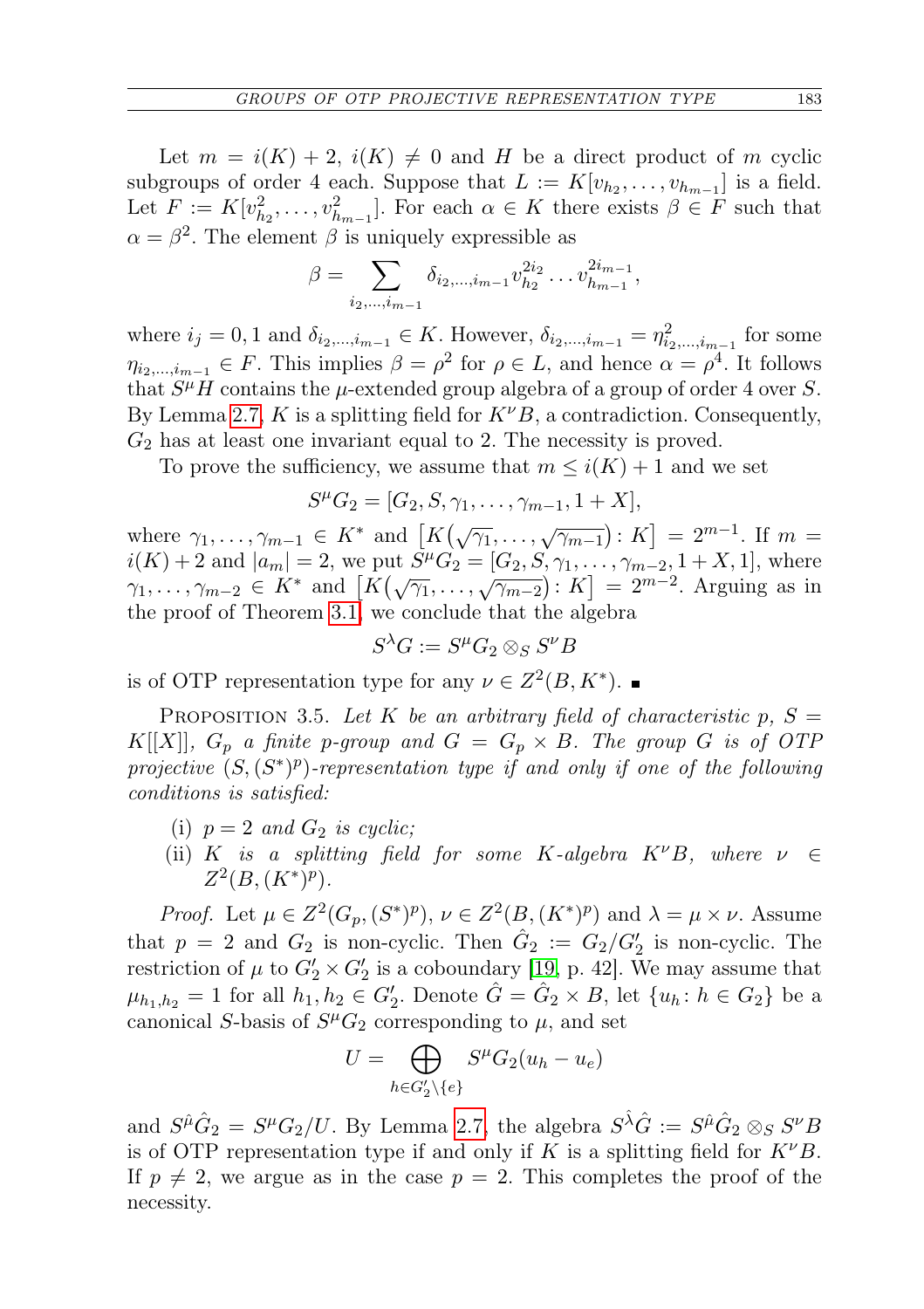To prove the sufficiency, assume that  $p = 2$ ,  $G_2$  is cyclic, and put  $S^{\mu}G_2 =$  $[G_2, S, (1 + X)^2], S^{\lambda}G = S^{\mu}G_2 \otimes_S S^{\nu}B$ , where  $\nu \in Z^2(B, (K^*)^2)$  is an arbitrary cocycle. By Proposition [2.8,](#page-7-1)  $S^{\lambda}G$  is of OTP representation type. If the condition (ii) holds, apply Lemma [2.3.](#page-5-4)  $\blacksquare$ 

PROPOSITION 3.6. Let  $p = 2$ , K be an arbitrary field of characteristic 2,  $S = K[[X]], G_2$  a finite 2-group, and  $G = G_2 \times B$ . The group G is of OTP projective  $(S, (S^*)^4)$ -representation type if and only if  $|G_2| = 2$  or K is a splitting field for some K-algebra  $K^{\nu}B$ , where  $\nu \in Z^2(B, (K^*)^4)$ .

*Proof.* Apply Proposition [3.5](#page-10-0) and Lemma [2.7.](#page-6-0) ■

PROPOSITION 3.7. Let K be an arbitrary field of characteristic  $p, S =$  $K[[X]], G_p$  a finite p-group, and  $G = G_p \times B$ . The group G is of OTP projective  $(S, (K^*)^p)$ -representation type if and only if one of the following conditions is satisfied:

- (i)  $p = 2$ , K is a perfect field and  $|G_2| = 2$ ;
- (ii)  $p = 2$ , K is a non-perfect field and  $G_2$  is a cyclic group;
- (iii) K is a splitting field for some K-algebra  $K^{\nu}B$ , where  $\nu \in$  $Z^2(B, (K^*)^p)$ .

*Proof.* Apply Propositions [3.5,](#page-10-0) [2.8](#page-7-1) and Lemma [2.7.](#page-6-0)  $\blacksquare$ 

4. On groups of purely OTP projective representation type. In this section, K is an arbitrary field of characteristic  $p, t(K^*)$  is the torsion subgroup of  $K^*, S = K[[X]]$  and  $G = G_p \times B$  is a finite group, where  $G_p$  is a p-group, B is a p'-group and  $|G_p| > 1$ ,  $|B| > 1$ .

A short exact sequence of groups

$$
E\colon 1\to D\stackrel{\varphi}{\to}\hat{B}\to B\to 1
$$

is called an *extension* of D by B. If  $\varphi(D)$  is contained in the center of B, then  $E$  is called a *central extension*. If  $B$  is a finite group, then  $E$  is a finite extension.

Let V be a finite-dimensional vector space over  $K$ ,  $GL(V)$  the group of all automorphisms of  $V$ ,  $1_V$  the identity automorphism of  $V$ , and let

$$
1 \to D \to \hat{B} \stackrel{\psi}{\to} B \to 1
$$

be a finite central group extension. Denote by  $\pi: GL(V) \to GL(V)/K^*1_V$ the canonical group epimorphism. Let  $\Gamma$  be an ordinary K-representation of B in V such that  $\Gamma(d) \in K^*1_V$  for any  $d \in D$ . There is a projective K-representation  $\Gamma$  of  $B$  in  $V$  such that the diagram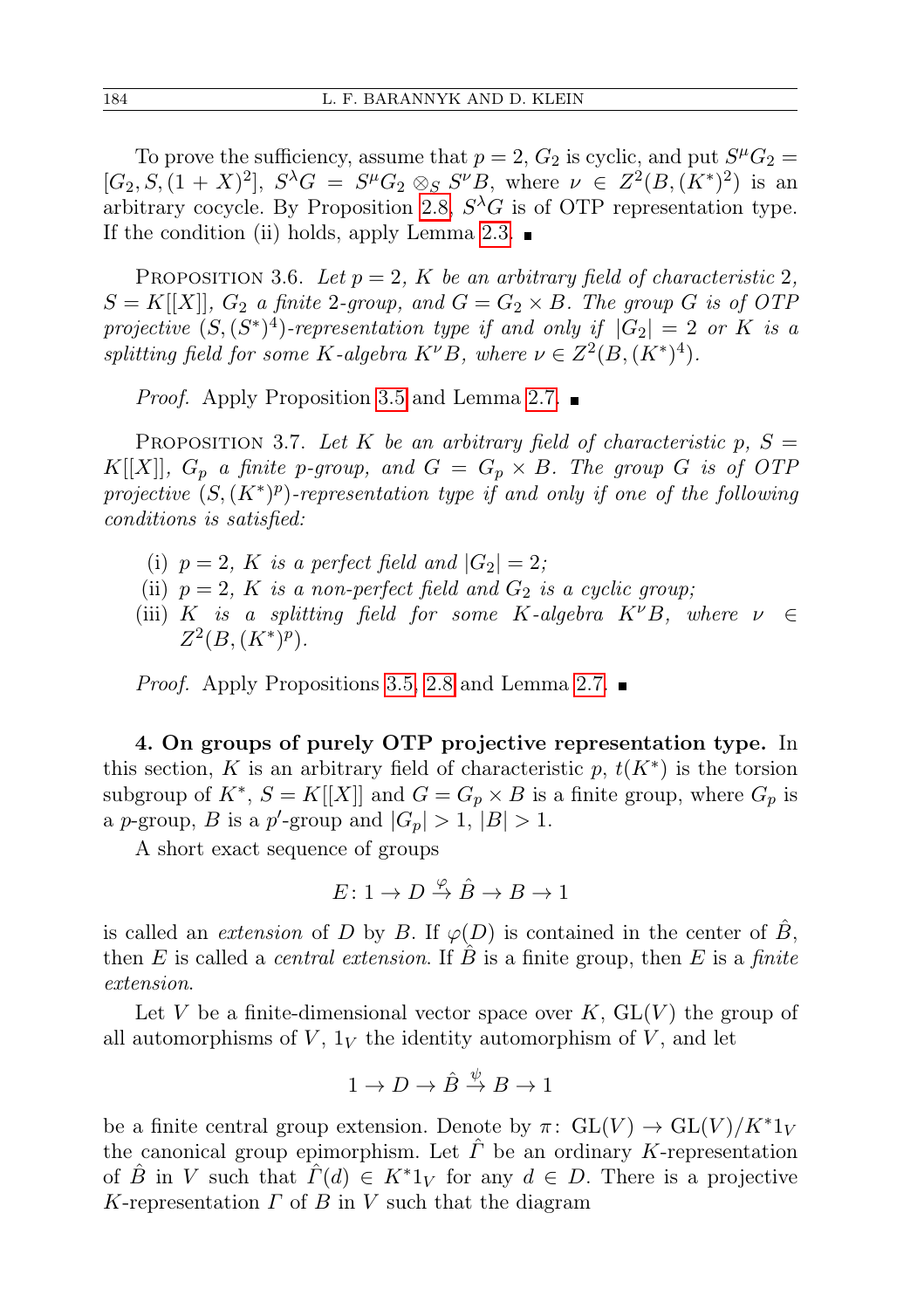$$
\hat{B} \xrightarrow{\hat{F}} \text{GL}(V) \xrightarrow{\pi} \text{GL}(V)/K^*1_V
$$
\n
$$
\downarrow \text{id}
$$
\n
$$
B \xrightarrow{\Gamma} \text{GL}(V) \xrightarrow{\pi} \text{GL}(V)/K^*1_V
$$

is commutative. We say that  $\Gamma$  lifts projectively to the ordinary K-representation  $\hat{\Gamma}$  of  $\hat{B}$ . If  $|D| = |H^2(B, K^*)|$  and any projective K-representation of B lifts projectively to an ordinary K-representation of  $\ddot{B}$ , then  $\ddot{B}$  is called a *covering group* of B over K (see [\[19,](#page-14-0) p. 138]).

Here  $H^2(B, K^*) = Z^2(B, K^*)/B^2(B, K^*)$  is the second cohomology group of *B* over  $K^*$  (see [\[19,](#page-14-0) p. 6]).

<span id="page-12-1"></span>LEMMA 4.1. The group  $G = G_p \times B$  is of purely OTP projective S-representation type if and only if  $|G_p| = 2$  or K is a splitting field for  $K^{\nu}B$ for any  $\nu \in Z^2(B, K^*)$ .

*Proof.* See [\[5,](#page-13-0) p. 22].  $\blacksquare$ 

Now we prove the main results of this section.

<span id="page-12-0"></span>THEOREM 4.2. The group  $G = G_p \times B$  is of purely OTP projective S-representation type if and only if one of the following two conditions is satisfied:

- (i)  $p = 2$  and  $|G_2| = 2$ .
- (ii) There exists a finite central group extension  $1 \rightarrow A \rightarrow \overline{B} \rightarrow B \rightarrow 1$ such that any projective K-representation of B lifts projectively to an ordinary K-representation of B and K is a splitting field for B.

*Proof.* By Proposition 2.9 in [\[4,](#page-13-9) p. 45], K is a splitting field for all twisted group algebras of B over K if and only if the condition (ii) holds. Hence the theorem follows by applying Lemma [4.1.](#page-12-1)  $\blacksquare$ 

PROPOSITION 4.3. Let  $S_0^*$  be the group of principal units in S. A group  $G = G_p \times B$  is of purely OTP projective  $(S, S_0^*)$ -representation type if and only if  $|G_p| = 2$  or K is a splitting field for B.

Proof. By Theorem 3 in [\[18\]](#page-14-1), the group algebra SG is of OTP representation type if and only if  $|G_p| = 2$  or K is a splitting field for B. If  $|G_p| = 2$  then, by Lemma [4.1,](#page-12-1)  $S^{\lambda}G$  is of OTP representation type for any  $\lambda \in Z^2(G, S_0^*)$ . Every cocycle  $\nu \in Z^2(B, S_0^*)$  is a coboundary, hence  $S^{\nu}B$ is isomorphic to  $SB$ . If  $K$  is a splitting field for  $B$ , then, by Lemma [2.3,](#page-5-4) an algebra  $S^{\lambda}B := S^{\mu}G_p \otimes_S SB$  is of OTP representation type for any  $\mu \in Z^2(G_p, S_0^*).$ 

THEOREM 4.4. Let  $S = K[[X]]$  and  $G = G_p \times B$ . Assume that either  $t(K^*) = t(K^*)^q$  for any prime q that divides  $|B'|$ , or every prime divisor of  $|B'|$  is also a divisor of  $|B: B'|$ . Then G is of purely OTP projective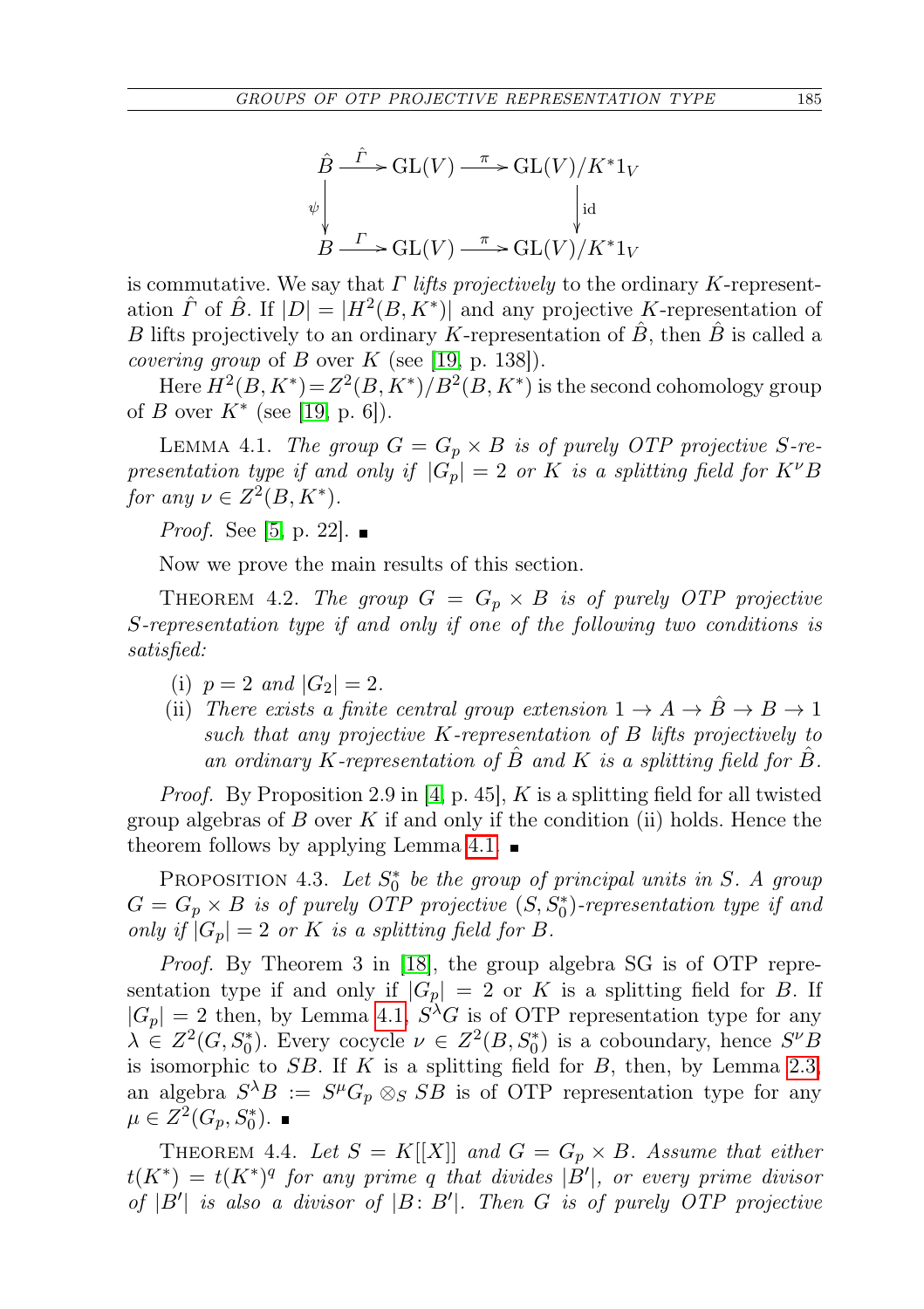S-representation type if and only if  $|G_p| = 2$  or there exists a covering group B of B over K such that K is a splitting field for B.

*Proof.* By Proposition 2.10 in [\[4,](#page-13-9) p. 45],  $K$  is a splitting field for any twisted group algebra of  $B$  over  $K$  if and only if there exists a covering group  $B$  of  $B$  over  $K$  such that  $K$  is a splitting field for  $B$ . Hence the theorem follows by applying Lemma [4.1.](#page-12-1)  $\blacksquare$ 

## REFERENCES

- <span id="page-13-13"></span>[1] I. Assem, D. Simson and A. Skowroński, Elements of the Representation Theory of Associative Algebras. Vol. 1: Techniques of Representation Theory, London Math. Soc. Student Texts 65, Cambridge Univ. Press, 2006.
- <span id="page-13-6"></span>[2] L. F. Barannyk, Modular projective representations of direct products of finite groups, Publ. Math. Debrecen 63 (2003), 537–554.
- <span id="page-13-8"></span>[\[3\]](http://dx.doi.org/10.1080/00927872.2011.581718) L. F. Barannyk, Indecomposable projective representations of direct products of finite groups over a field of characteristic p, Comm. Algebra 40 (2012), 2540–2556.
- <span id="page-13-9"></span>[\[4\]](http://dx.doi.org/10.4064/cm126-1-2) L. F. Barannyk, Finite groups of OTP projective representation type, Colloq. Math. 126 (2012), 35–51.
- <span id="page-13-0"></span>[5] L. F. Barannyk and D. Klein, Indecomposable projective representations of direct products of finite groups over a ring of formal power series, Prace Nauk. Akad. Jana Długosza Częstochowa Mat. 15 (2010), 9–24.
- <span id="page-13-7"></span>[\[6\]](http://dx.doi.org/10.4064/cm127-2-5) L. F. Barannyk and D. Klein, On twisted group algebras of OTP representation type, Colloq. Math. 127 (2012), 213–232.
- <span id="page-13-2"></span>[\[7\]](http://dx.doi.org/10.2140/pjm.1974.54.39) H. I. Blau, Indecomposable modules for direct products of finite groups, Pacific J. Math. 54 (1974), 39–44.
- <span id="page-13-1"></span>[\[8\]](http://dx.doi.org/10.2307/1970514) R. Brauer and W. Feit, An analogue of Jordan's theorem in characteristic p, Ann. of Math. 84 (1966), 119–131.
- <span id="page-13-10"></span>[9] C. W. Curtis and I. Reiner, Representation Theory of Finite Groups and Associative Algebras, Wiley, 1962.
- <span id="page-13-11"></span>[10] C. W. Curtis and I. Reiner, Methods of Representation Theory with Applications to Finite Groups and Orders, Vol. 1, Wiley, 1981.
- <span id="page-13-12"></span>[11] C. W. Curtis and I. Reiner, Methods of Representation Theory with Applications to Finite Groups and Orders, Vol. 2, Wiley, 1987.
- <span id="page-13-15"></span>[\[12\]](http://dx.doi.org/10.1016/0021-8693(80)90082-4) P. Dowbor and D. Simson, Quasi-Artin species and rings of finite representation type, J. Algebra 63 (1980), 435–443.
- <span id="page-13-16"></span>[\[13\]](http://dx.doi.org/10.1090/S0273-0979-1980-14741-2) P. Dowbor and D. Simson, A characterization of hereditary rings of finite representation type, Bull. Amer. Math. Soc. 2 (1980), 300–302.
- <span id="page-13-14"></span>[14] Yu. A. Drozd and V. V. Kirichenko, Finite Dimensional Algebras, Springer, 1994.
- <span id="page-13-3"></span>[15] P. M. Gudyvok, On modular and integral representations of finite groups, Dokl. Akad. Nauk SSSR 214 (1974), 993–996 (in Russian); English transl.: Soviet Math. Dokl. 15 (1974), 264–269.
- <span id="page-13-4"></span>[16] P. M. Gudyvok, On modular and integral P-adic representations of a direct product of groups, Ukrain. Math. Zh. 29 (1977), 580–588 (in Russian); English transl.: Ukrain. Math. J. 29 (1977), 443–450.
- <span id="page-13-5"></span>[17] P. M. Gudyvok, On representations of a direct product of groups over complete discretely normed rings, Dokl. Akad. Nauk SSSR 237 (1977), 25–27 (in Russian); English transl.: Soviet Math. Dokl. 18 (1977), 1388–1391.